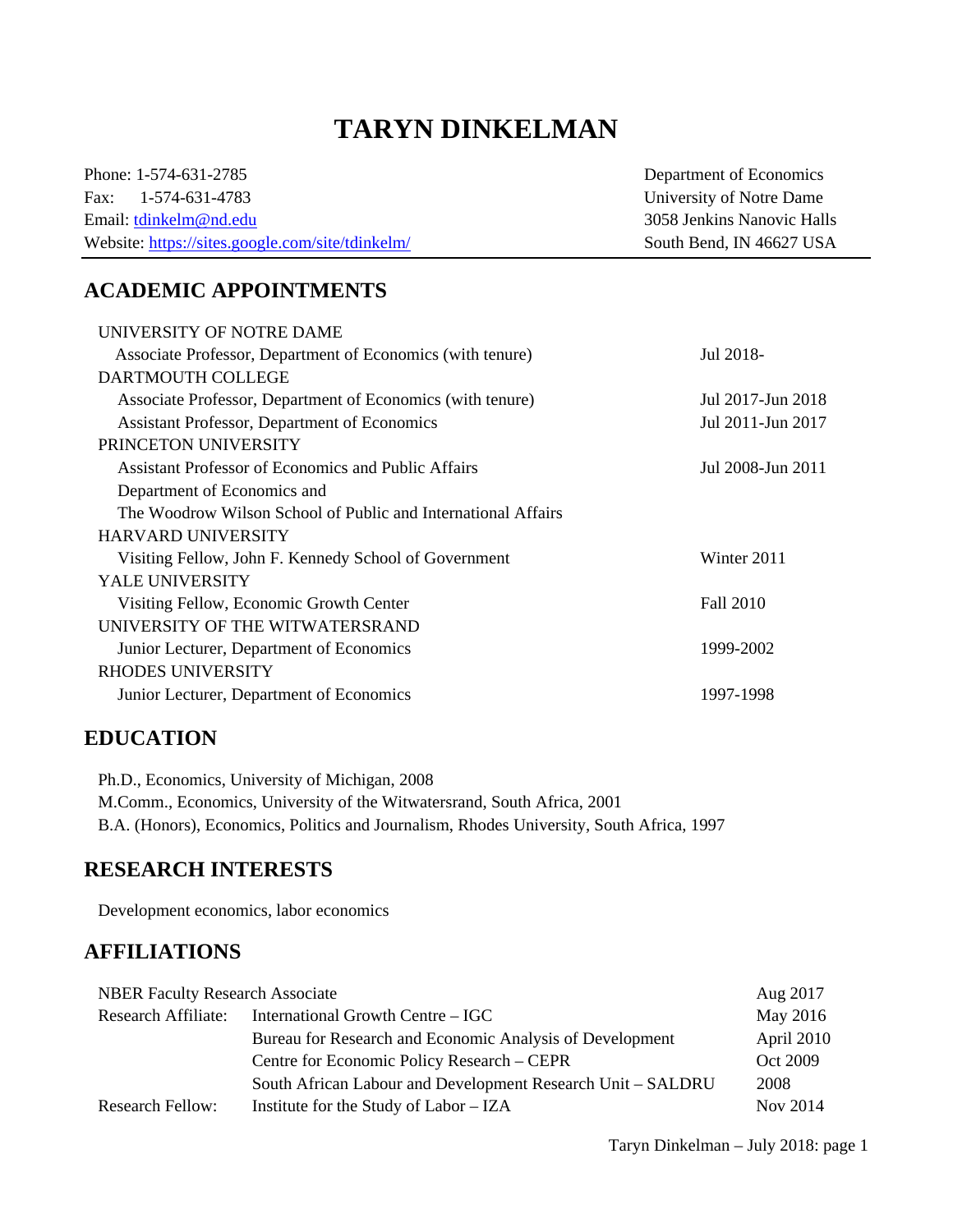# **PEER-REVIEWED PUBLICATIONS**

- "Why are fewer married women joining the workforce in India? A decomposition analysis over two decades" with Farzana Afridi and Kanika Mahajan, September 2017, *Journal of Population Economics* (doi: 10.1007/s00148-017-0671-y)
- "Long run health repercussions of drought shocks: Evidence from South African homelands" *The Economic Journal* September 2017, Vol. 127 (604): 1906-1939 doi:10.1111/ecoj.12361)
- "The effects of financial aid and returns information in selective and less selective schools: Experimental evidence from Chile" with Matias Busso, Claudia Martínez A. and Dario Romero, 2016, *Labour Economics* (doi: 10.1016/j.labeco.2016.11.001)
- "The long run effects of labor migration on human capital accumulation in communities of origin" with Martine Mariotti, *American Economic Journal: Applied Economics,* October 2016, Vol. 8: No.4: 1-35
- "Migration, congestion externalities and the evaluation of spatial investments" with Sam Schulhofer-Wohl, *Journal of Development Economics*, May 2015, Vol. 114: 189-202
- "Investing in schooling in Chile: The role of information about financial aid for higher education" with Claudia Martínez A.,*The Review of Economics and Statistics*, May 2014, Vol. 96 No. 2: 244-257
- "Evidence on the impact of minimum wage laws in an informal sector: Domestic workers in South Africa" with Vimal Ranchhod, *Journal of Development Economics*, September 2012, Vol. 99 Issue 1: 27-45
- "The effects of rural electrification on employment: New evidence from South Africa", *American Economic Review* December 2011, Vol. 101 No. 7: 3078–3108
- "Linking Poverty and Income Shocks to Risky Sexual Behavior: Evidence from a Panel Study of Young Adults in Cape Town" with David Lam and Murray Leibbrandt, *South African Journal of Economics* September 2008, Vol. 76: S1: 53-74
- "How household context affects search outcomes of the unemployed in KwaZulu-Natal, South Africa: A panel data analysis" *South African Journal of Economics* September 2004 Vol. 72: No. 3: 484-521
- "Individual, household and regional determinants of labour force attachment in South Africa: Evidence from the 1997 October Household Survey" with Farah Pirouz, *South African Journal of Economics* June 2002 Vol. 70: No. 5: 865-891

# **WORKING PAPERS AND PAPERS UNDER REVIEW**

- "Labor migration, capital accumulation and the structure of rural labor markets" with Grace Kumchulesi and Martine Mariotti, Working paper, December 2016
- "Reducing parent-school information gaps and improving school outcomes: Evidence from high-frequency text messaging in Chile" with Samuel Berlinski, Matias Busso and Claudia Martínez A., Working paper, December 2016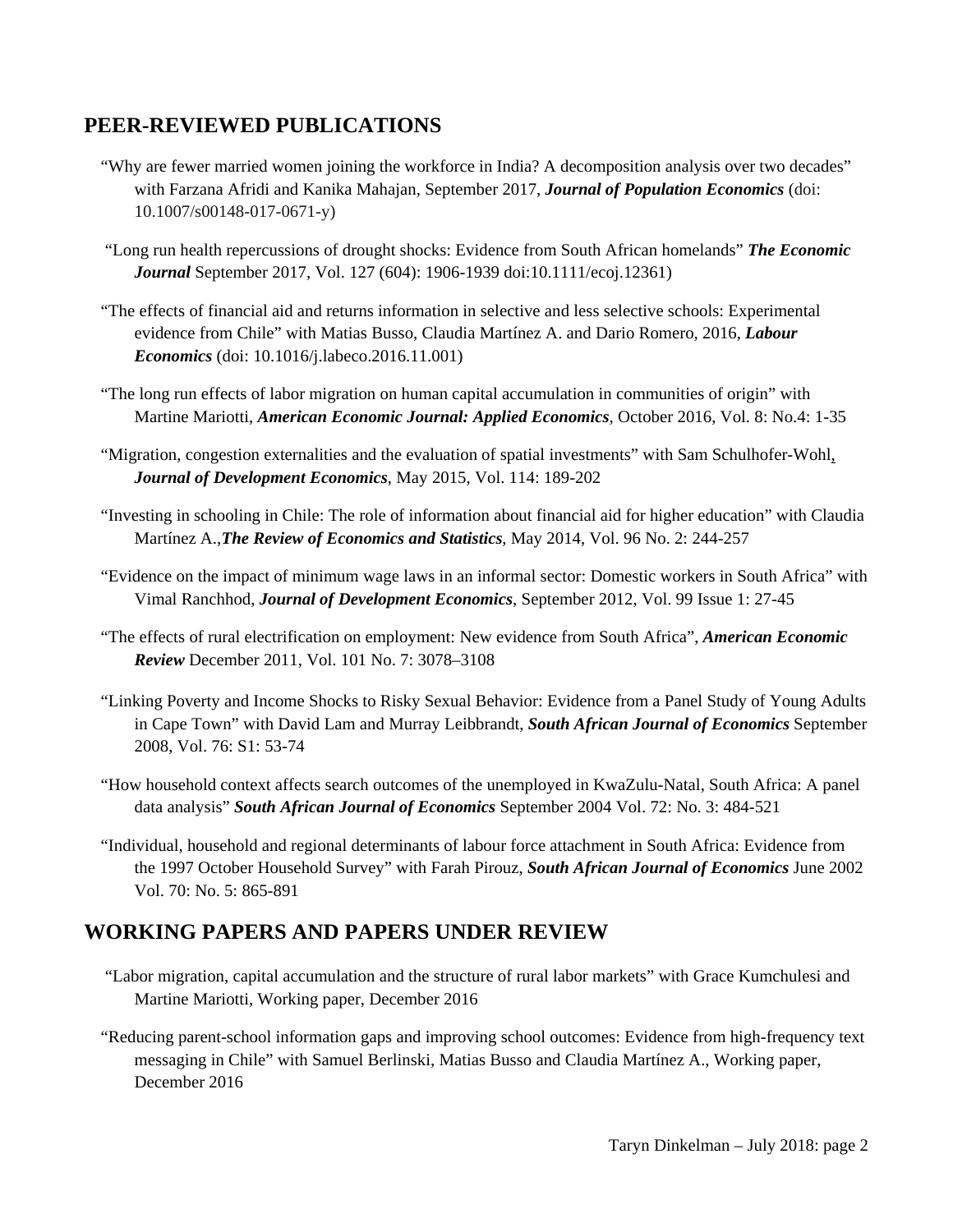### **WORK IN PROGRESS**

"Reliability of power in sub-Saharan Africa" with Moussa Blimpo and B. Kelsey Jack

"Diffusion in an African setting" with Martin Wittenberg and Mark Collinson

# **PERMANENT WORKING PAPERS**

- "A model for understanding gender discrepancies in sexual behavior reports" with David Lam, Manuscript January 2009
- "When knowledge is not enough: HIV/AIDS information and risky behavior in Botswana" with Jim Levinsohn and Rolang Majelantle, NBER Working Paper No. 12418 August 2006

# **OTHER PUBLICATIONS**

- "New cellular networks in Malawi: Correlates of service rollout and network performance" (with Dimitrios Batzilis, Rebecca Thornton, Emily Oster), chapter 6 in African Successes: Modernization and Development, 2016 (eds.) S. Edwards, S. Johnson, and D. Weil. University Of Chicago Press
- "Rethinking Infrastructure for Development by François Bourguignon and Boris Pleskovic", Book Review in *Journal of Economic Literature* December 2008, Vol. XLVI No. 4: 1021
- "Household and community income, economic shocks and risky sexual behavior of young adults: Evidence from the Cape Area Panel Study 2002 and 2005", with David Lam and Murray Leibbrandt *AIDS*, November 2007, Vol. 21 No. S7: S49-S56

# **OTHER WRITING**

- "Using satellite data to track improvements in infrastructure access and service delivery in South Africa" (with Martin Wittenberg) *VoxDev.org*, 15<sup>th</sup> May 2018 https://voxdev.org/topic/methods-measurement/usingsatellite-data-track-improvements-infrastructure-access-and-service-delivery-south-africa
- "How labour migration raises human capital in sending communities over the long run" (with Martine Mariotti) *VoxEU.org*, 20<sup>th</sup> July 2016 http://voxeu.org/article/brain-drain-and-spillback-data-malawi
- "Enforcement and compliance: the case of minimum wages and mandatory contracts for domestic workers" (with Clare Hofmeyr and Vimal Ranchhod) *Econ3x3.org*, 14<sup>th</sup> April 2014 http://www.econ3x3.org/article/enforcement-and-compliance-case-minimum-wages-and-mandatorycontracts-domestic-workers
- "Dynamics of development: Infrastructure, migration and crowding" (with Sam Schulhofer-Wohl) *The International Growth Centre Policy Brief*, 15<sup>th</sup> February 2011 http://www.theigc.org/project/dynamicsof-development-infrastructure-migration-and-crowding/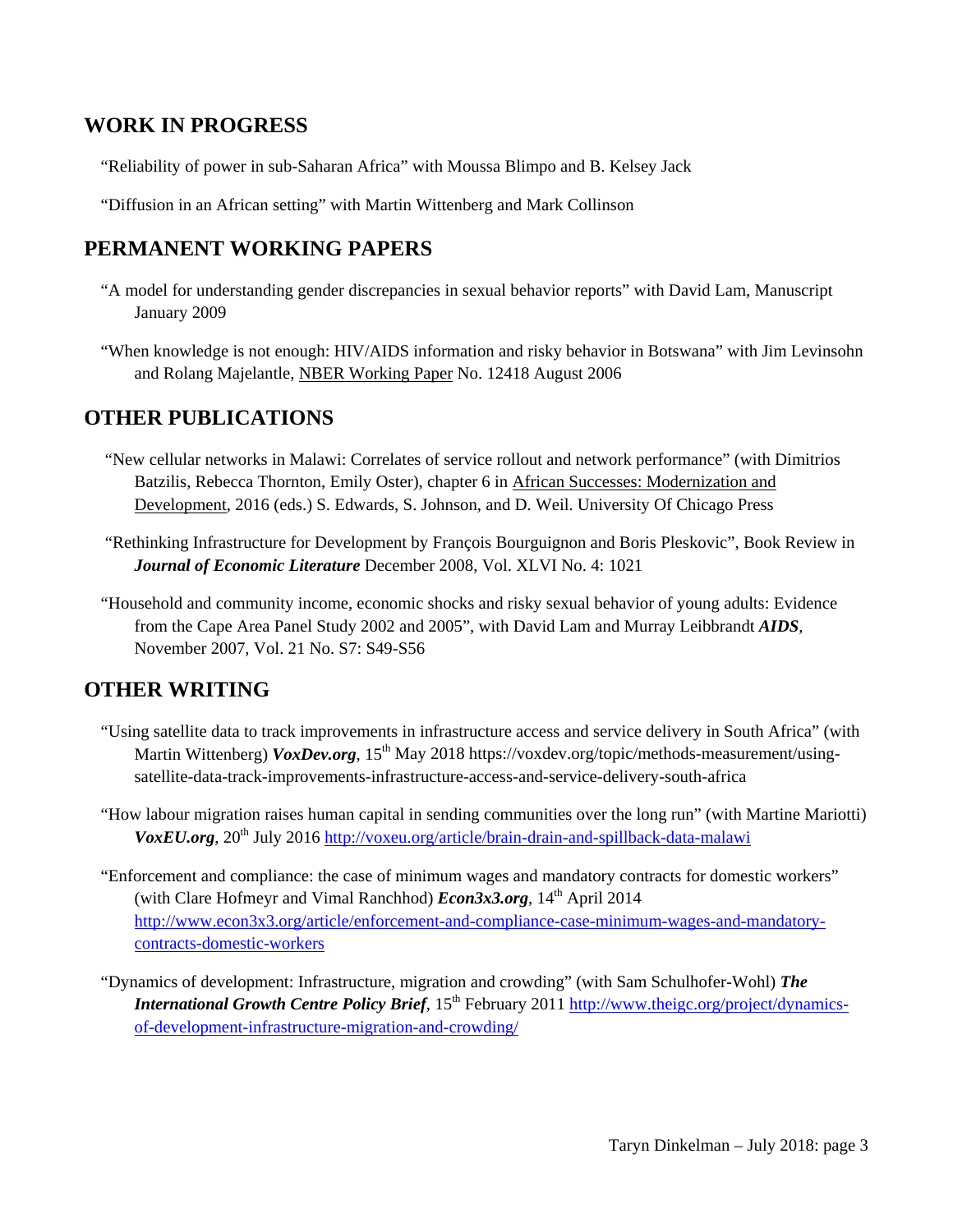# **GRANTS AND AWARDS**

#### **External**

- Spencer Foundation (Co-PI): "Leveraging school-generated data to improve parent-school communication and schooling outcomes"with Samuel Berlinski, Matias Busso and Claudia Martínez A., 2015-2016: \$49,990
- JPAL Post-Primary Education Initiative Award (Co-PI): "SMS-Based School-Household Communication Technology" with Claudia Martínez A. and Matias Busso, 2014-2016: \$220,248
- DFID (PI): "Labor migration and structural change in rural labor markets: Evidence from Malawi" IZA/GLM Growth and Labour Markets in Low Income Countries Programme, 2013-2015, \$320,000
- National Institutes of Health, NICHD (PI): "Market Integration and the long-term health impacts of drought", R03-HD069060, 2011-2013: \$161,000
- International Growth Center (PI): "Dynamics of development: Infrastructure, migration and crowding" with Sam Schulhofer-Wohl. 2010-2012: ~ US \$99,000
- PEP-IDB (Co-PI): "Initiatives to reduce adolescent pregnancy in Chile" with Claudia Martínez A. 2009-2011: \$20,000
- Inter-American Development Bank (Co-PI): "Investing in secondary schooling in Chile" with Claudia Martínez A. 2009-2010: \$65,000
- NBER African Successes Project (Co-PI): "Cell-phones in Malawi" with Emily Oster and Rebecca Thornton 2008-2011: \$50,000

National Science Foundation (NSF): Doctoral Dissertation Research Improvement Grant, 2007: \$10,000

#### **Internal**

| Dartmouth College                                                          |
|----------------------------------------------------------------------------|
| Russell-Ladd Newcomb 1926 Fellow, 2017/8                                   |
| Rockefeller-Haney Fellowship, 2016                                         |
| Junior Faculty Fellowship, 2015                                            |
| Burke Research Award, 2011-2014                                            |
| Princeton University, Center for Economic Policy Studies                   |
| "Investing in secondary schooling in Chile" 2009: \$20,000                 |
| University of Michigan                                                     |
| Rackham Doctoral Dissertation Fellowship, 2008                             |
| Eva Mueller Award - New Directions in Demography and Economics, 2007       |
| Marshall Weinberg International Research Prize, 2007                       |
| Rackham Travel Grant, 2005 and 2007                                        |
| Gail R. Wilensky Fellowship in Health Economics, 2006                      |
| Summer Research Assistantship, Department of Economics, 2003 and 2004      |
| Award for one of the Top Ten Graduate Student Instructors, 2003            |
| Fogarty Fellowship in Economic Demography, Population Studies Center, 2002 |
|                                                                            |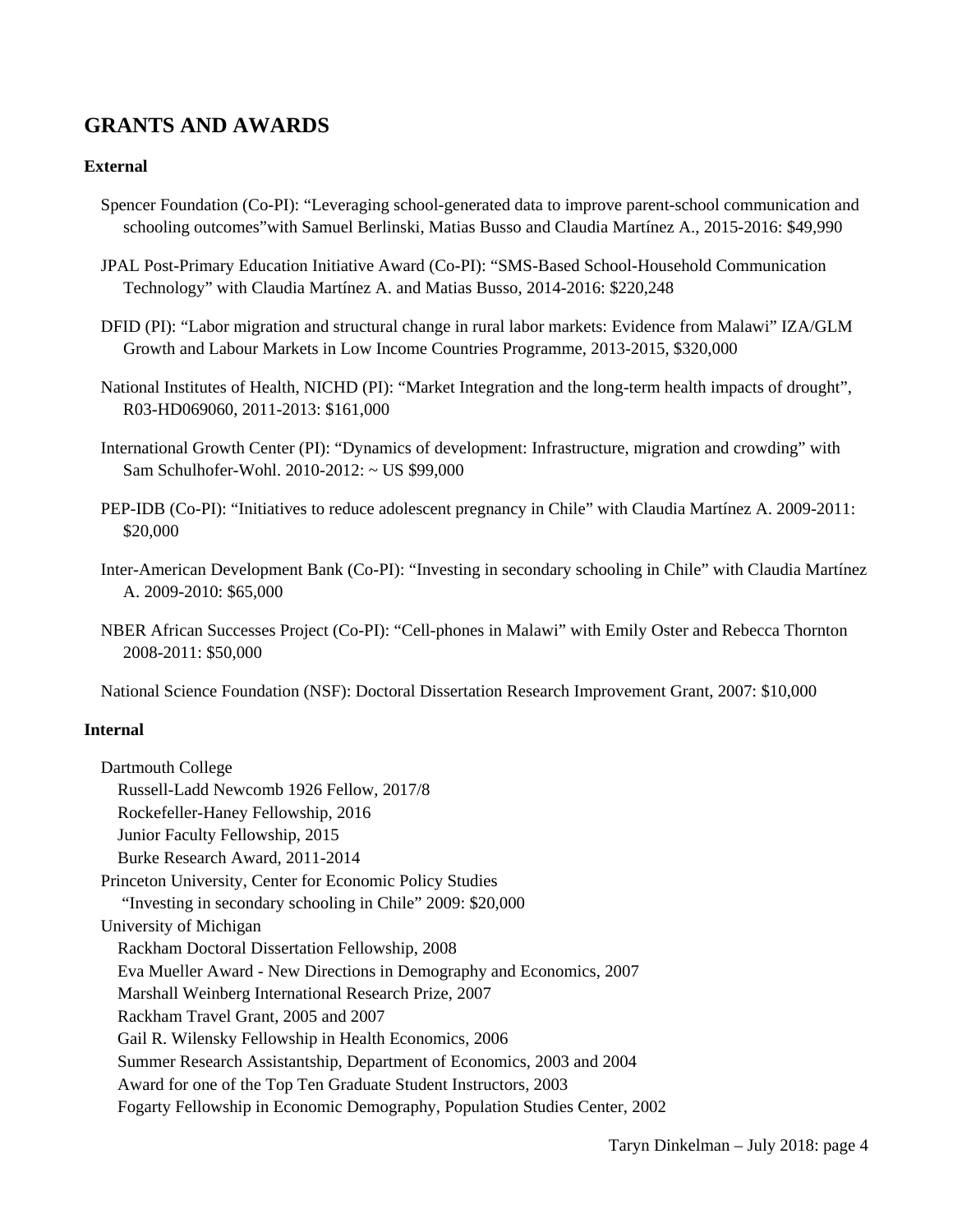# **RECENT SEMINARS AND CONFERENCE PRESENTATIONS**

- 2017 Duke University (Sanford), Johns Hopkins (SAIS), Notre Dame, Pontificia Universidad Católica de Chile, Stanford University, Agriculture and Development conference at Yale, BREAD Spring meetings at Stanford, 10<sup>th</sup> Migration and Development Conference (France), Advances in Micro-Development Economics Barcelona GSE Summer Forum
- 2016 American Economic Association Annual Meetings (two sessions) (San Francisco), Georgetown School of Foreign Service, Harvard-MIT (Development Seminar), IFPRI (Washington DC), Middlebury College, NEUDC (Boston), Oxford University, Society of Labor Economists Annual Meetings (Seattle), UC-Denver, UVA-Darden
- 2015 Williams College, Georgetown University, NBER Summer Institute (Children/Labor Studies Meetings), Boston University, Wellesley College, First IZA/DFID GLM-LIC Research Conference on New Research on Labor Markets in Low-Income Countries, The World Bank 8<sup>th</sup> International Conference on Migration and Development (DC)
- 2014 Paris School of Economics, Toulouse School of Economics, University of Namur, Economic Demography Workshop at the Population Association of America meetings (Boston), Migration Workshop and Advances in Micro Development Economics Workshop at the Barcelona GSE Summer Forum
- 2013 Washington University in St. Louis/St. Louis Federal Reserve Bank, Society of Labor Economists Annual Conference (Boston), NBER Summer Institute Development/Children/Labor Meetings, Oxford University, University of Cape Town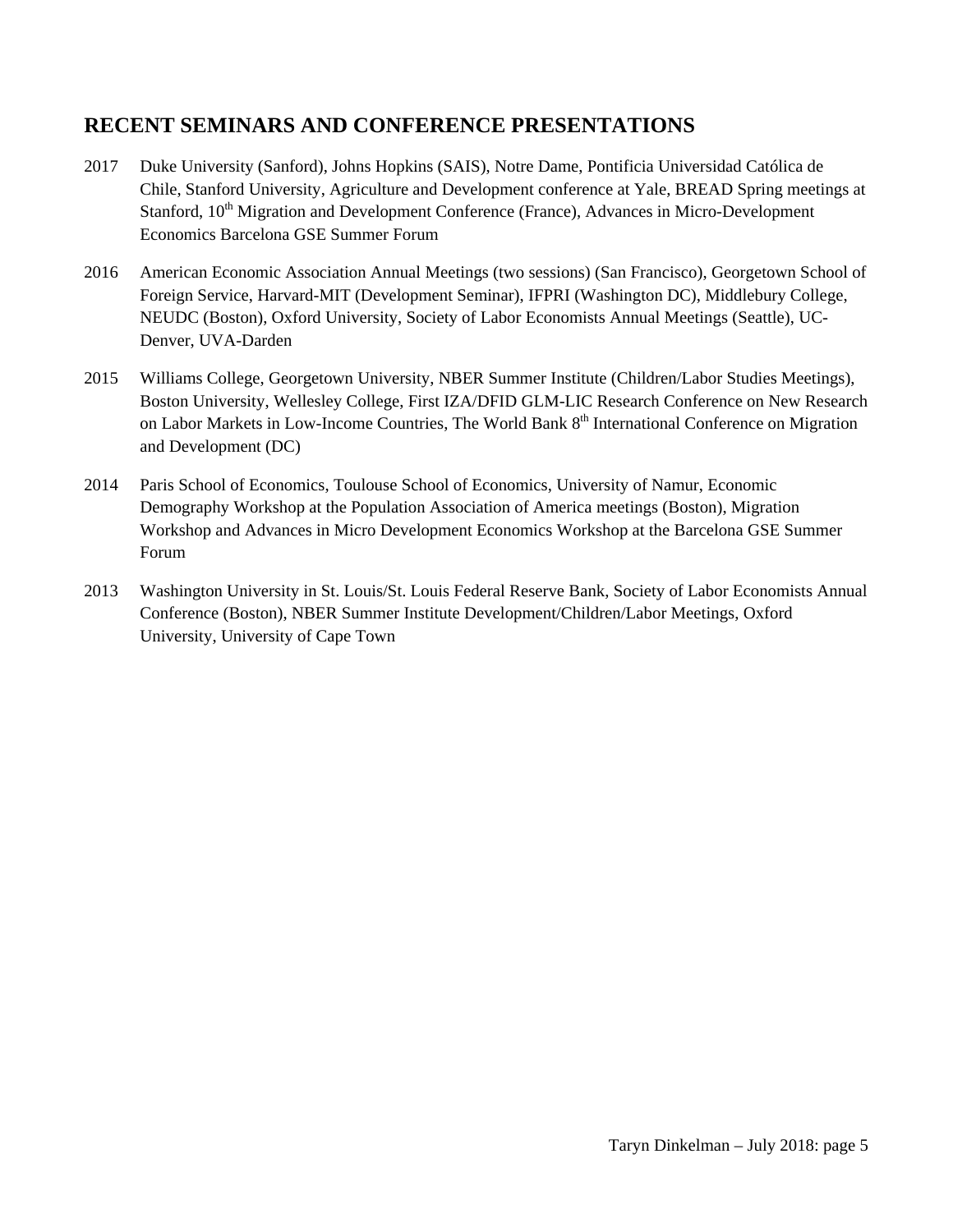# **PROFESSIONAL SERVICE**

#### **Referee**

*American Economic Journal: Applied Economics, American Economic Journal: Economic Policy, American Economic Review, B.E. Journal of Economic Analysis and Policy, Demographic Research, Demography, Econometrica, Economic Development and Cultural Change, Economics of Education Review, Economic Journal, Economic Letters, Energy Journal, Journal of African Economies, Journal of Development Economics, Journal of Development Effectiveness, Journal of Development Studies, Journal of Economic Literature, Journal of Health Economics, Journal of Human Resources, Journal of Labor Economics, Journal of Labour and Development, Journal of Political Economy, Journal of Public Economics, Labour Economics, Population and Environment, Quarterly Journal of Economics, Review of Economics and Statistics, Review of Economic Studies, Science, South African Journal of Economics*, *World Development, World Bank Economic Review*

#### **External Reviewer**

The Economic and Social Research Council The Department for International Development (UK) The National Science Foundation The South African National Research Foundation The World Bank University of Cape Town: Ph.D. theses in Department of Economics 2008-2009

#### **Discussant**

American Economic Association Meetings (Philadelphia) 2018 American Economic Association Meetings (San Francisco) 2016 Population Association of America Meetings (DC), 2016 NBER Summer Institute, Development Workshop, 2014 Northeast Universities Development Conference 2016, 2014, 2012 American Economic Association Meetings (Atlanta) 2010

#### **Session Organizer**

"Internal Migration, Emigration, and Social and Economic Change", Population Association of America meetings (San Francisco), 2012

"Infrastructure in Developing Countries" for American Economic Association Meetings, 2011

#### **Member**

American Economic Association, Population Association of America, Society of Labor Economics Northeast Universities Development Conference (NEUDC), Program committee (Boston University) 2014, (Dartmouth College) 2012

Department of Economics Governing Committee, University of the Witwatersrand, 2001 Department of Economics Second Year Coordinator, University of the Witwatersrand, 2001-2002